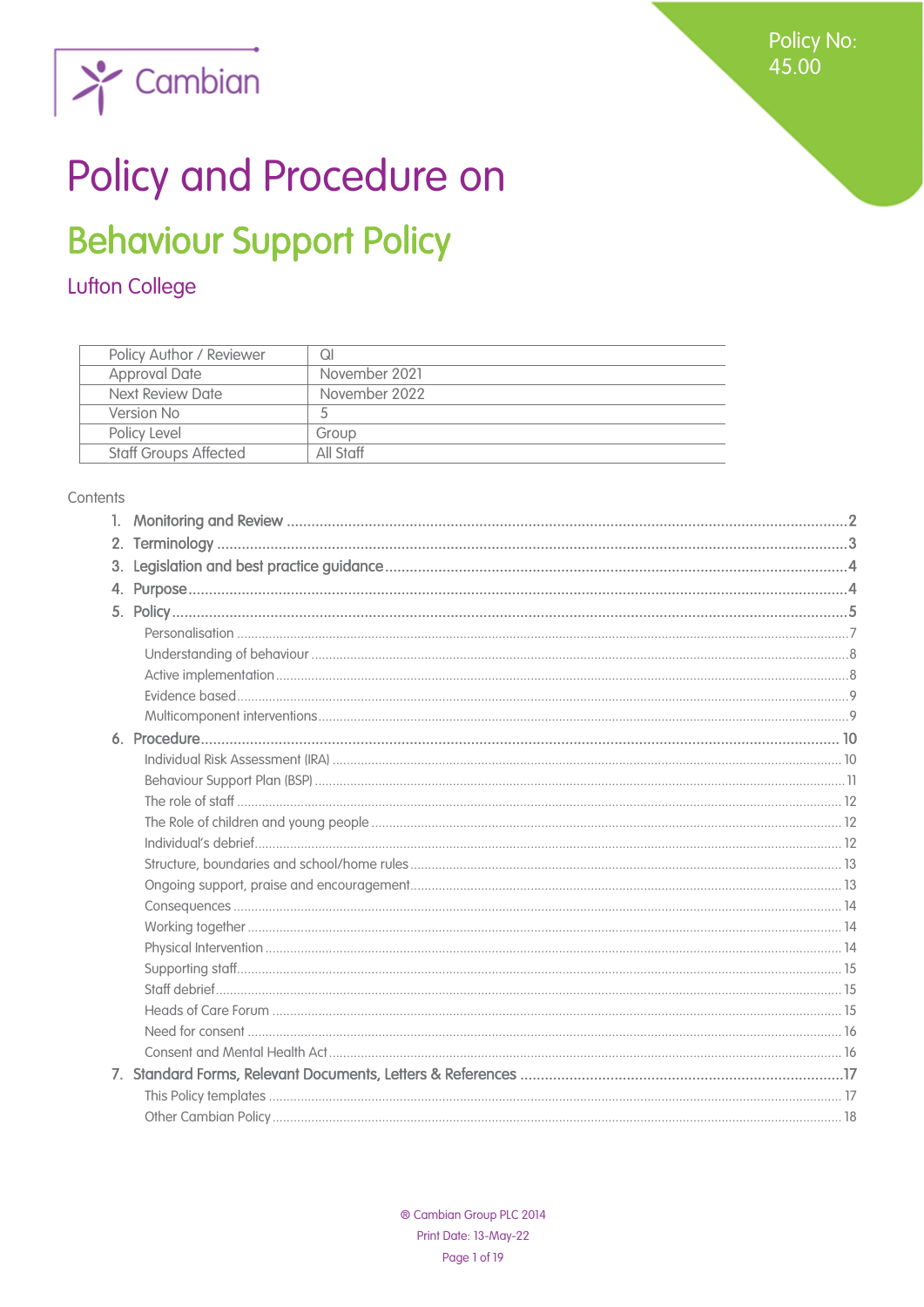



## <span id="page-1-0"></span>1. Monitoring and Review

- The Proprietor will undertake a formal review of this policy for the purpose of monitoring and of the efficiency with which the related duties have been discharged, by no later than one year from the date of approval shown above, or earlier if significant changes to the systems and arrangements take place, or if legislation, regulatory requirements or best practice guidelines so require.
- 1.2. The local content of this document and supporting procedures will be subject to continuous monitoring, refinement and audit by the Head of Service.

Signed:

Andrew Sutherland

<span id="page-1-1"></span>Representative, Proprietor- Cambian Group July 2021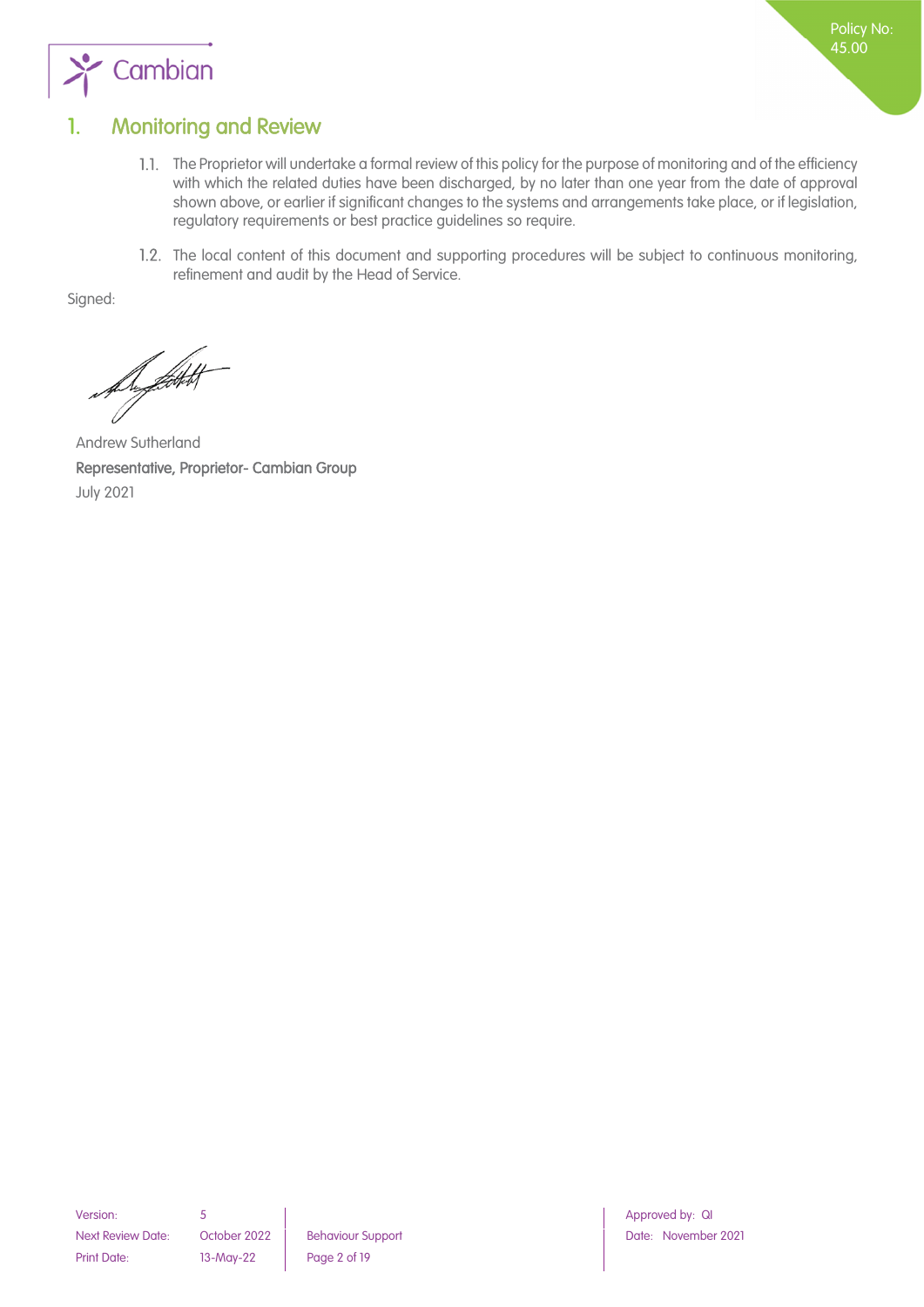

# 2. Terminology

2.1. Our aim is to use consistent terminology throughout this policy and all supporting documentation as follows:

| 'Establishment' or 'Location | This is a generic term which means the Children's<br>Home/school/college. Lufton College is a college.                                                                                                                           |
|------------------------------|----------------------------------------------------------------------------------------------------------------------------------------------------------------------------------------------------------------------------------|
| <b>Individual</b>            | This means any child or young person under the age of 18 or<br>young adult between the ages of 18 and 25. At Lufton College<br>we have children & young people attending and/or residing<br>between the ages of 16 and 25 years. |
| <b>Service Head</b>          | This is the senior person with overall responsibility for the<br>college. At Lufton College this is the Head of College &<br>registered Manager who is Sophia Cursons.                                                           |
| <b>Key Worker</b>            | Members of staff that have special responsibility for Individuals<br>residing at or attending the Establishment.                                                                                                                 |
| Parent, Carer, Guardian      | means parent or person with Parental Responsibility                                                                                                                                                                              |
| <b>Regulatory Authority</b>  | Regulatory Authority is the generic term used in this policy to<br>describe the independent regulatory body responsible for<br>inspecting and regulating services. At Lufton College this is<br>Ofsted & CQC.                    |
| <b>Social Worker</b>         | This means the worker allocated to the child/family. If there is no<br>allocated worker, the Duty Social Worker or Team Manager is<br>responsible.                                                                               |
| <b>Placing Authority</b>     | Placing Authority means the local authority/agency responsible<br>for placing the child or commissioning the service                                                                                                             |
| <b>Staff</b>                 | Means full or part-time employees of Cambian, agency workers,<br>bank workers, contract workers and volunteers.                                                                                                                  |
| <b>CambianKPI</b>            | This is the online in-house information system which holds data<br>for each site on quality measures.                                                                                                                            |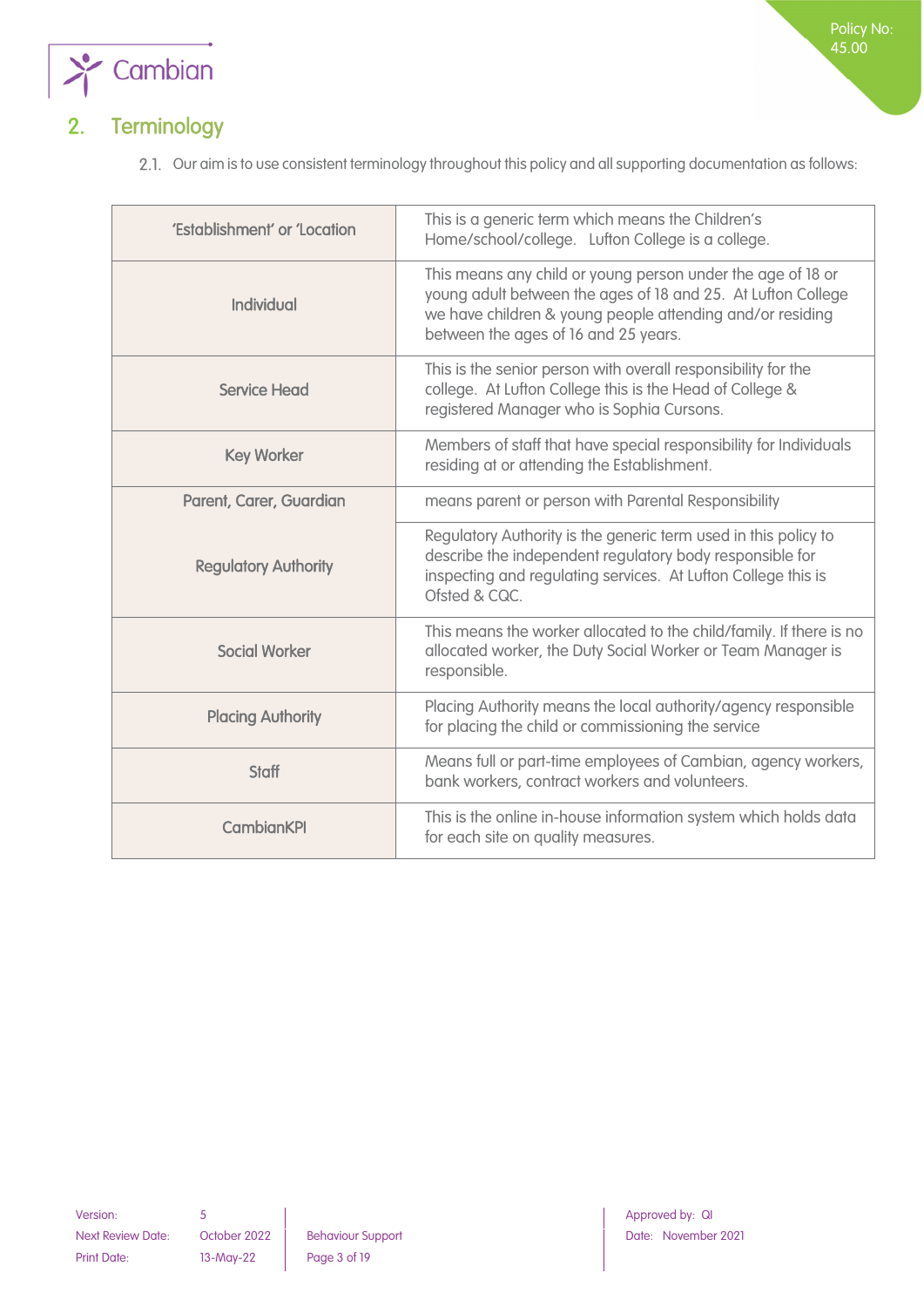# $\sum_{i=1}^{\infty}$  Cambian

## <span id="page-3-0"></span>3. Legislation and best practice guidance

- 3.1. The Education (Independent School standards) Regulations 2014
- 3.2. Children Act 1989
- 3.3. Human Rights Act 1998
- United Nations Convention on the Rights of the Child (Ratified 1991)
- 3.5. Education and Inspections Act 2006
- 3.6. Health and Safety at Work Act 1974
- 3.7. National Minimum Standards (RSS) 2015
- 3.8. Violent Crime Reduction Act 2006
- Children's Homes (England) Regulations 2015
- 3.10. Health and Social Care Act 2008, Regulations 2014
- 3.11. Equality Act 2010
- 3.12. Regulation and Inspection of Social Care (Wales) Act 2016
- 3.13. Care Standards Act 2000
- DE&S/DoH Guidance for Restrictive Physical Interventions. How to provide safe services for people with Learning Disabilities and Autistic Spectrum Disorder 2002
- DoH Guidance on Permissible Forms of Control in Children's Residential Care 1993
- DfE Use of Reasonable Force. Advice for Head Teachers, staff and governing bodies July 2013
- 3.17. DfE Behaviour and discipline in Schools 2014
- BILD Code of Practice for the use and reduction of restrictive physical interventions (third edition) 2010
- Ofsted Below the radar: low-level disruption in the country's classrooms September 2014
- Behaviour and discipline in schools, Advice for Head Teachers and school staff February 2014
- Preventing and Tackling Bullying Advice for Head Teachers, staff and Governing Bodies' July 2017
- 3.22. Reducing the Need for Restraint and Restrictive Intervention Children and young people with learning disabilities, autistic spectrum conditions and mental health difficulties in health and social care services and special education settings Published: 27 June 2019
- [https://www.crisisprevention.com/en-gb/Specialties/MAPA-Management-of-Actual-or-Potential-](https://www.crisisprevention.com/en-gb/Specialties/MAPA-Management-of-Actual-or-Potential-Aggression)**Aggression**
- [https://www.cqc.org.uk/sites/default/files/20180705\\_900824\\_briefguide](https://www.cqc.org.uk/sites/default/files/20180705_900824_briefguide-positive_behaviour_support_for_people_with_behaviours_that_challenge_v4.pdf)positive\_behaviour\_support\_for\_people\_with\_behaviours\_that\_challenge\_v4.pdf

### <span id="page-3-1"></span>4. Purpose

4.1. The implementation of this policy is the responsibility of all staff. The monitoring and review of behaviours is the responsibility of the Head of Service/Registered Manager/Senior Behaviour Lead in collaboration with the site's senior management team.

| Version:                 |              |                          |
|--------------------------|--------------|--------------------------|
| <b>Next Review Date:</b> | October 2022 | <b>Behaviour Support</b> |
| Print Date:              | $13-May-22$  | Page 4 of 19             |

Approved by: QI Date: November 2021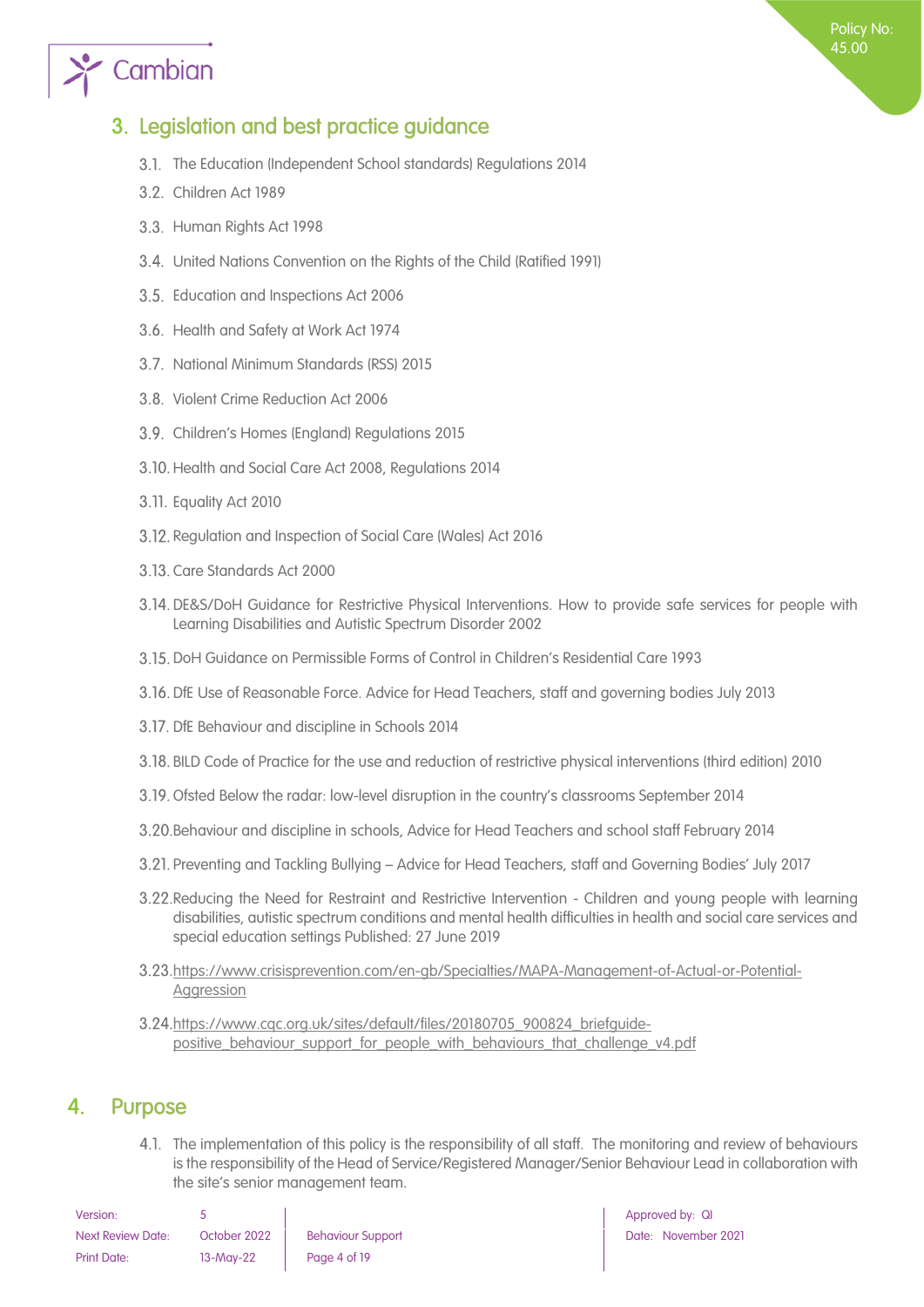

- The overall aim of the Behaviour Support policy is to reduce restrictive practices and improve the quality of a child's/young person's life and that of the people around them and to ensure that all children and young people within our services who may have some difficulties with social understanding, social communication, flexibility of thinking and/or sensory issues and also other behaviours of concern which for example might be linked to trauma, are safeguarded at all times and that they have the rights and means to live and learn in a safe and inclusive environment regardless of the difficulty they experience.
- All staff are expected to promote the social, physical and emotional well-being of all of the children and young people within our services. We aim for every Individual to feel valued and respected, and to be treated fairly.
- Effective behaviour support helps children and young people lead a meaningful life and learn new skills without unnecessary restrictions.
- 4.6. With the right approach to behaviour support delivered in a person-centred way, we believe we can reduce the likelihood and impact of behaviour of concern.
- 4.7. To maintain the safety of the individuals, the staff working with them, others and the environment.
- 4.8. To promote the use of effective non-aversive intervention strategies.
- 4.9. To support and encourage best practice and reduce the need for physical intervention to be used.
- 4.10. To ensure all locations comply with all the relevant current legislation and other national standards which govern this area of our work.

### <span id="page-4-0"></span>5. Policy

 $\sum_{i=1}^{\infty}$  Cambian

- Experiencing neurodiversity such as autism can sometimes mean enduring a series of traumatic events, starting from a young age. For some, those events may add up to severe and persistent post-traumatic stress disorder (PTSD). Given various difficulties, and the communication challenges children often experience, their PTSD can be particularly difficult to recognise and resolve.
- 5.2. How a child/young person communicates through behaviour might be difficult for those around them to understand. This is especially true for neuro-diverse children and young people, or where a child with autism may have also experienced trauma. This understanding is critical in the development of the strategies deployed to support the child/young person. Some of the children and young people may display behaviour of concern as a response to a complex pattern of needs, frustrations as a result of their learning difficulty or because of associated conditions. Those problems might be compounded by their additional difficulties including mental health, social deprivation or complex medical conditions.
- 5.3. A child or young person may present some specific, and at times, additional behaviors which may be a result of trauma. Trauma occurs when a child experiences an intense event that threatens or causes harm to his or her emotional and physical well-being. Some events are more likely to be traumatic than others and children can have very different responses to the same event. When a child/young person experiences trauma, it can affect their daily lives and their ability to get along with others.
- Abuse, sexual assault, violence, natural disasters and wartime combat are all common causes of PTSD in the general population. Among neuro-diverse children/young people, everyday events can be experienced as traumatic e.g. fire alarms, the loss of a family pet, having to live without the family e.g. in a residential home / residential school, daily expectations including having to follow an education program/timetable, changes to expected routines or even a stranger's offhand comment can also be destabilizing. Neurodiverse children and young people with autism can also be traumatized by others' behavior towards them, even when there is no threat perceived by others.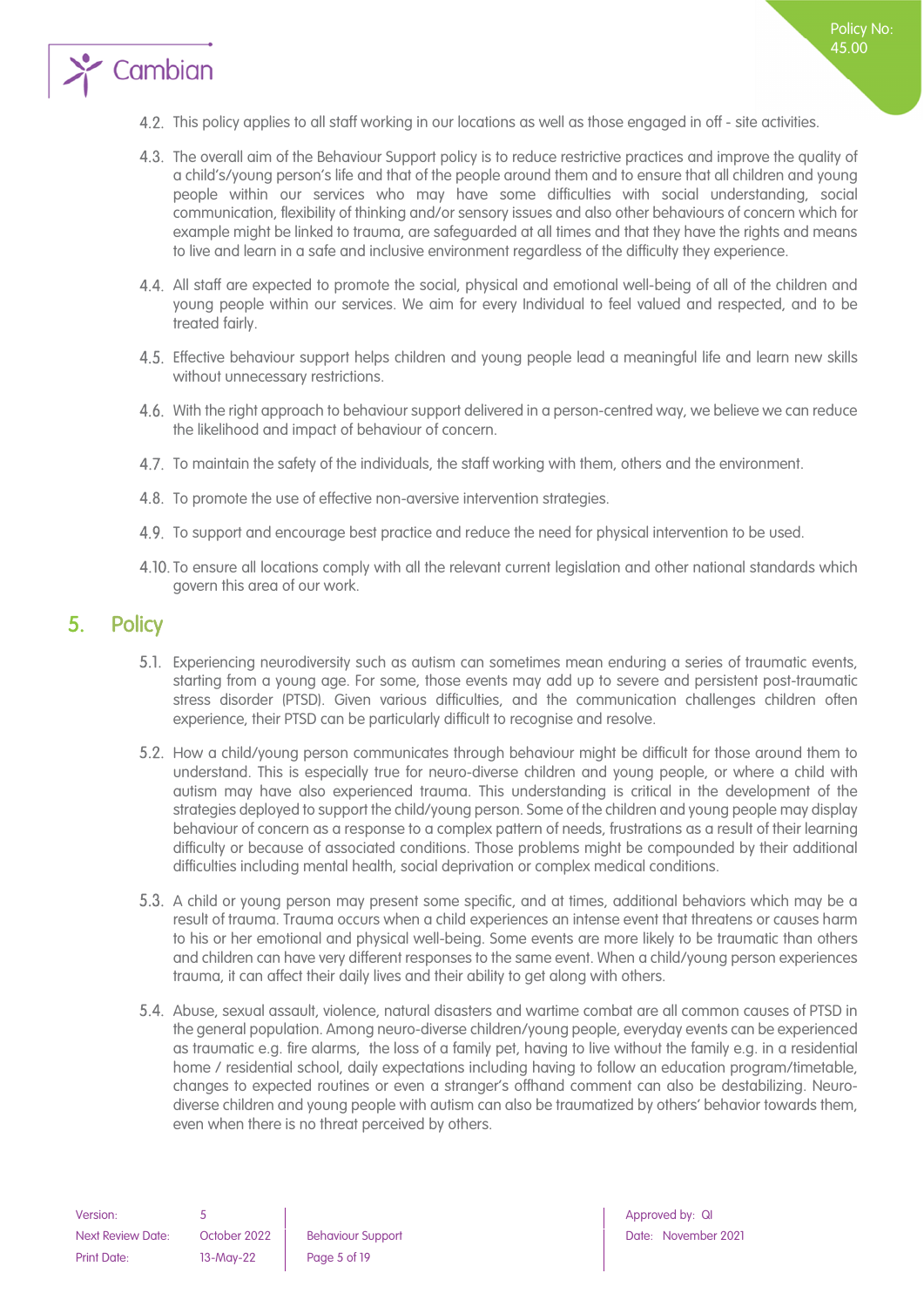

- All staff working with our children and young people must always be willing to look past challenges presented by a child/young person's diagnoses if they are to provide a truly holistic approach to support. However, staff having the understanding of a particular diagnosis, may help them consider critical areas when identifying the appropriate strategies to support that child/young person. This is most effectively achieved, where possible, when done alongside and involving, the child/young person as an agents of change in their own life.
- 5.6. Owing to their complex needs, children and young people sometimes behave in ways that others can experience as challenging or don't fully understand. On some occasions, these expressions may be perceived as dangerous and have the potential to result in harm to the person displaying the behaviour, their peers, those working alongside them or the public. On other occasions the behaviour may constitute partial or even complete withdrawal, ongoing sadness and lack of engagement in education or other activities within the home or outside the provision.
- 5.7. This policy provides guidance for staff to be able to effectively support a child/young person when they are displaying behaviour of a concern, including:
	- Anxiety, fear or panic attacks
	- Too much or too little sleep
	- Loss of appetite or overeating
	- Unexplained irritability or anger
	- Difficulty focusing on projects and school/college work
	- difficulty maintaining conversation
	- Difficulty generating ideas or solving problems
	- showing obsessive or pervasive worry
	- Denial (potentially as the result of toxic shame) and confusion
	- Sadness
	- Poor concentration
	- Survival instinct lie, steal, seek shelter, food
	- Physical or verbal aggression
	- Self-injury
	- Property destruction
	- Disinhibited and impulsive behaviour
	- Hyper sexuality
	- Difficulty developing healthy relationships Impulsivity
- 5.8. This list is not exhaustive and there might be other behaviour(s) which is equally critical but not listed above. When forming an assessment for developing strategies for positive behaviour support, consideration needs to be given to the baseline assessment of behaviour and also to the shared knowledge and understanding of each child/young person, including changes to regular, known behaviour.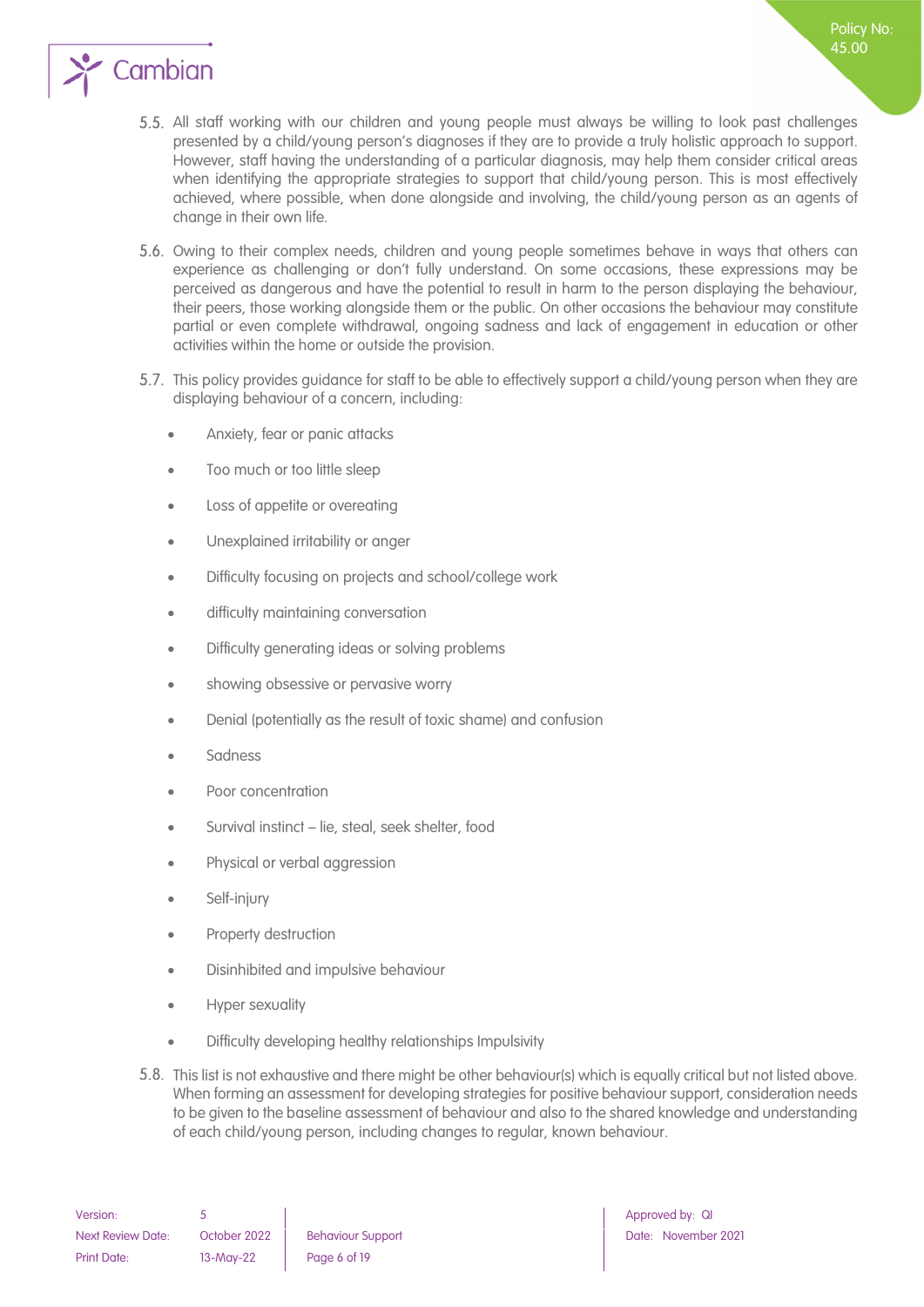

- 5.9. Our approach to behaviour support within Cambian is based upon the overriding principle that all behaviour is a form of communication. The communication can be as the result of an unmet need or frustration as a result of not being understood by others. Pre-empting needs and improving methods of communication may be helpful in reducing or at times even stopping behavior of concern. However, there are also other factors in the overall development of a child/young person which are equally critical, and which may directly contribute to the reduction of behavior of concern.
- 5.10. Therefore, as an organisation we aim to:
	- Value each other and develop mutual respect,
	- Provide environments that are mindful of sensory needs, i.e. tidy, uncluttered and clean environments,
	- Develop and maintain an environment where children and young people feel safe and secure and which supports everyday learning,
	- Maintain an environment where children and young people feel there is unconditional positive regard and acceptance of them for who they are and also one, where they feel being actively listened to,
	- Create an environment with plenty of optimism and appropriate level of tolerance, but also high expectations,
	- Provide relentless focus and commitment to positive relationship building and atunment regardless of the time involved and number of attempts already made,
	- Create an environment where all children and young people understand the need for effective communication, including being able to say 'no' when they need to, helping development and maintenance of positive relationships between children/young people and adults,
	- Maintain an environment where children and young people can learn about themselves and their rights and responsibilities,
	- Creating an environment where children and young people develop a sense of personal autonomy. Where staff facilitate decision making processes so each child and young person can learn about risks involved and benefits of their decisions.,
	- Create a moral foundation for children and young people where skills of self-control and self-discipline are developed and they are able to take responsibility for their actions and learn how to look after themselves in the future,
	- Equip children and young people with skills for life so they can make informed decision and understand the natural consequences,
	- Ensure Leadership Teams will focus on continuous improvement having children's/young people's needs at heart of all they do,
	- Ensure there are opportunities for parents and carers to play an active part in their child's/young person life.
- 5.11. In order to help improve the quality of each child/young person life and the quality of life for those around them Cambian recognises the 5 signs of Positive Behaviour Support (PBS) identified by BILD®:

#### <span id="page-6-0"></span>Personalisation

- Behaviour support will be individualised i.e. based on a comprehensive multi-disciplinary assessment of the abilities and needs of the individual in our care. The support provided for children's / young people's behaviour will always require personalised approaches. These will help to:
	- Reduce anxiety
	- Enhance motivation, confidence and self esteem
	- Improve concentration and reduce distractions
	- Facilitate independence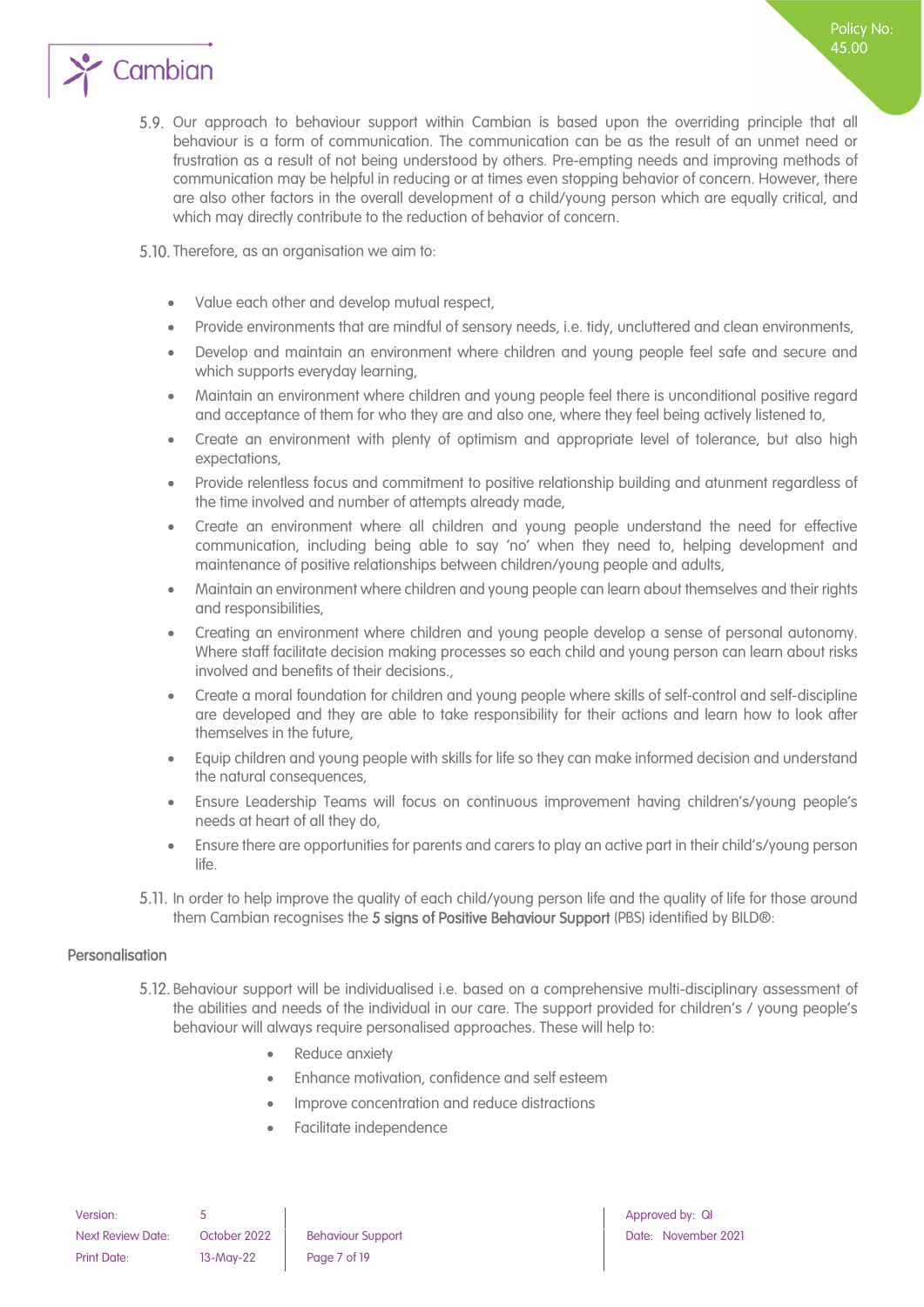

5.13. As far as it is practically possible, children and young people should be involved in determining their support, education and care needs alongside other people in their lives. They should be able to participate in the decision-making processes. This should include taking part in the reviews and planning of their behaviour support plans.

#### <span id="page-7-0"></span>Understanding of behaviour

- 5.14. Multi-Disciplinary Team assessments should be used to develop our understanding of the function of any presenting challenging behaviour. Individual Risk Assessments (IRA) and Behaviour Support Plans (BSP) are developed in conjunction with relevant key people around the child/young person including: care and support staff, education staff, managers, clinicians. From there, a detailed and robust strategic document is developed, which will support staff to have a deep understanding of the needs of the individual. Strategies are discussed with the staff who have a good knowledge of each child/young person.
- 5.15. A clear approach to managing and supporting children and young people with behaviour of concern is embedded in all our services. This may include an assessment and intervention framework (such as functional analysis) that sees behaviour as having meaning, which is multi-faceted and supports the positive change through the understanding of behaviour.

#### <span id="page-7-1"></span>Active implementation

- All children and young people in all Cambian locations have Individual Risk Assessment and Behaviour Support Plan.
- 5.17. It is the responsibility of the Head of Service/Registered Manager to ensure that:
	- All children and young people have a current Individual Risk Assessment and up to date Behaviour Support Plan, designed to reduce risks associated with the behaviours of concern.
	- The Behaviour Support Plan is reviewed every 3 months as a minimum and also following incidents, where known behaviour support strategies didn't fully work or where new behaviour occurred which requires specific approaches to be used,
	- Where appropriate, the child/young person has read and understands their Behaviour Support Plan and is encouraged to participate and contribute to the planning process,
	- The Behaviour support Plan is shared with parents/guardians, relevant authorities.

5.18. A Behaviour Support Plan includes information about:

- Pre-emptive action taken to reduce known triggers (i.e. plan for change, support following family contact, support in particular subjects or in relation to significant dates/anniversaries etc.)
- How the environment needs to be managed to support the child/young person (i.e. demonstrates an understanding of impact of the environment on the sensory needs of the child/young person and seeks to minimise these),
- The skills and strategies the person needs to be taught to enable them to communicate in a more positive, socially acceptable way,
- Strategies for supporting socially unacceptable behaviour when it occurs including proactive, active and reactive phases,
- Any positive motivators/incentives/rewards to be used and any actions which should be avoided during a particular phase,
- Areas to be considered and relevant strategies to be used in order to prevent potential relapse into crisis behaviours.
- Each Behaviour Support Plan also outlines individualised reactive strategies that effectively support the individual when they are unable to regulate their behaviour.. It is expected that most of the reactive strategies would address the function of the presenting behaviour and would only include restrictive physical intervention as a last resort.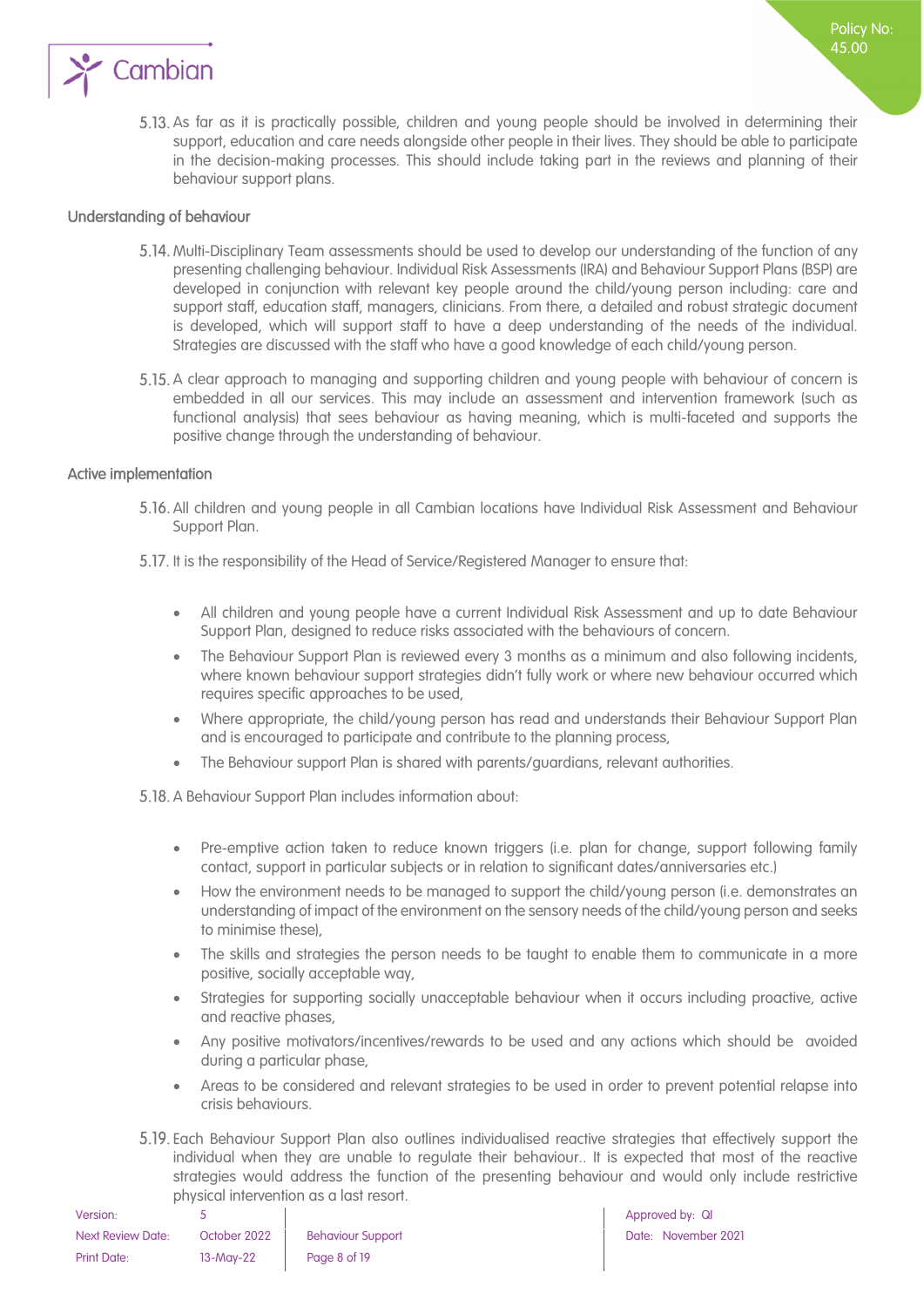

- Behaviour Support Plans will be reviewed and revised, by structured and objective monitoring of incident and restraint reports, recognising the child/young person's progress in replacing unwanted behaviours with more positive alternatives, and improving quality of life.
- 5.21. A culture of collaborative practice must exist to ensure that we adopt a true multi-disciplinary approach.
- 5.22. Regular training relating to methods of behaviour support and the writing and monitoring of individual Behaviour Support Plans is provided for staff, both as whole service training and relating to individual young people. The promotion of appropriate behaviour support strategies and also about individuals are discussed regularly in the appropriate team meetings and at senior leadership meetings.
- 5.23. Active and meaningful debriefs/reflections with staff involved in an incident and the child/young person must also form part of each home's/school's/college's culture in order to ensure that we can clearly identify learning points from any difficult situation and use these to inform future practice. Those, whether Individual or group debriefs must be linked with and revisited during individual staff supervisions and reflections recorded in supervision minutes (single subject or part of regular scheduled sessions).

#### <span id="page-8-0"></span>Evidence based

- Behaviour Support Plans once implemented, require on-going monitoring and recording in order to ascertain the effectiveness of the programme. They are active and dynamic documents which need regular updating in order to ensure that strategies employed are current and effective.
- Schools/Colleges/Homes employ various methods to record on-going data relating to incidents/physical intervention etc. This data is analysed on a regular basis by the appropriate teams within each setting to evaluate the effectiveness of specific strategies.
- 5.26. Data relating to incidents/physical intervention is submitted and analysed across the organisation by means of weekly submissions to CambianKPI.

#### <span id="page-8-1"></span>Multicomponent interventions

- Emotional regulation and behaviour support will be implemented at different levels and in different ways depending on the child/young person needs. Behaviour Support will be positive, i.e. focused on teaching and encouraging the person to develop and use more adaptive ways of responding to a range of stimuli or difficult situations.
- Behaviour Support will primarily focus on proactive and active strategies, with reactive strategies only be used to bring about effective control and to maintain a safe environment during situations by utilising approved and agreed techniques. The notion of addressing situations at an early stage to prevent the escalation and avoid unnecessary injury, harm or damage, is fundamental.
- The focus will be placed on development of proactive strategies to prevent or reduce the impact of triggers and events that evoke or perpetuate the behaviours of concern. Interventions would be designed to support personal development and the learning and maintaining of new skills.
- Coping strategies will be prioritised and there would be evidence that the environment had been altered to ensure it was the best possible fit for the child/young person.
- 5.31. There will also be some reactive strategies to help people keep safe when needed. Support would be based on assessed need and may use a range of evidence-based therapies provided by therapy teams where required. Cambian provide the opportunity for people to engage in meaningful and purposeful activity that motivates them. In a home setting, this may include learning new skills or being encouraged to try a broader range of activities. In an educational setting, this is focussed on providing a stimulating curriculum that captures the individual's imagination and takes account of the ways in which the individual learns best and is appropriately differentiated in order to enable engagement in learning.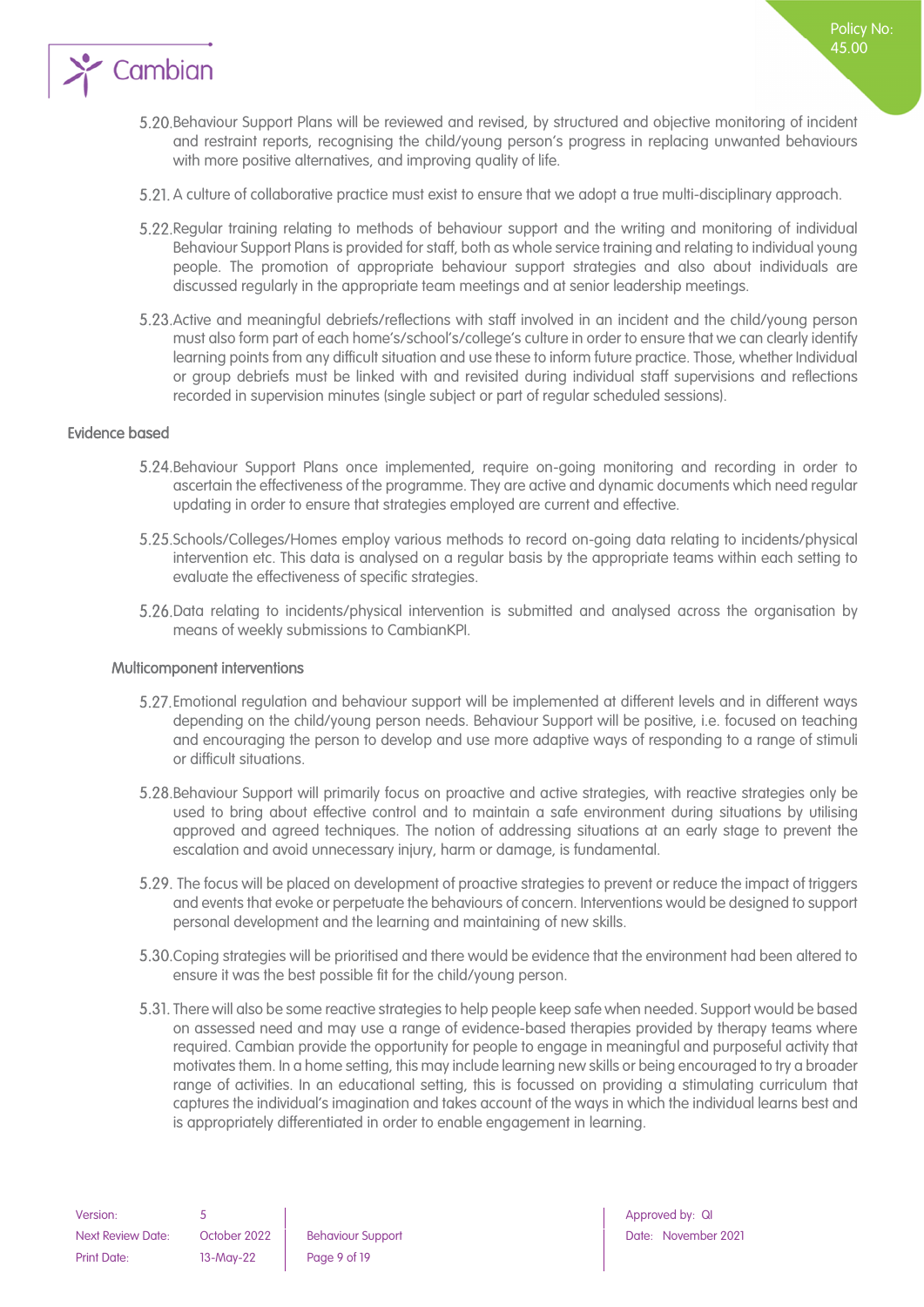

# <span id="page-9-0"></span>**Procedure**

#### Risk Assessment and Management process – Education

- Please read this section in conjunction with the 45.01 Risk Assessment and Management process map for Education, which provides an overview of the risk assessment and management process from the point of referral assessment to the point of transition onto the next phase of children's/young people's life within or outside Cambian.
- As a part of this process, each site will have the following set of documents for each child/young person, which will identify key information in relation to the effective support of behaviour and management of known risks from pre-admission and throughout their placement.
	- Referral Assessment Placement (RAP)
	- Impact Assessment (IA)
	- Individual Risk Assessment (IRA) IRA must be reviewed (as a minimum) every three months or as appropriate based on observed behaviour that either improves or deteriorates. If at any time a behaviour or risk of behaviour puts the individual into the 'High Priority Group' (HPG) then the reviews will be more frequent and according to need as required. Any behaviour resulting in a high level intervention will automatically be followed by a review of the Individual Risk Assessment document.
	- Behaviour Support Plan (BSP)
	- Placement Plan (Care Plan) Children/Adults
	- Risk Reduction Plan (RRP)
	- Placement Support Plan (PSP) this is one aspect of a continuum of support to those at risk of their placement breaking down. It is used where the behaviour of young people is such that on-going concerns with regards to the safety of others and/or staff are raised or the ability of the service to meet the young person's needs is in question.
	- Weekly Risk assessment (WRA) is based on Individual needs, presentation and type of service provided. Modification of the risk criteria might be required depending on the profile of the service.
	- Weekly Risk Assessment spreadsheet template
- Managers must ensure that every individual has all the appropriate and relevant documents completed at the appropriate stages in a young person's placement, informed by the relevant information including EHCP, LA Placement Plans and Health Plans. Those documents must be:
	- Developed (where appropriate involving Individual and their family) and implemented during the assessment period,
	- Subject to the agreed systems for monitoring of behaviour concerns,
	- Subject to data processing and analysis to review trends Individual Risk Assessment.

#### <span id="page-9-1"></span>Individual Risk Assessment (IRA)

- In the context of supporting behaviour, an Individual Risk Assessment will be used to identify what level of risk the individual may present on site and in the community. A Behaviour Support Plan will identify the relevant type(s) of proactive, active and reactive interventions or support that will be needed in different situations in order to ensure that an individual's behaviour will not threaten safety (theirs or others).
- 6.5. It is crucial that any potential need to employ restrictive physical intervention is acknowledged in the Behaviour Support Plan, so that an appropriate intervention can be properly planned. If an Individual's behaviour indicates that there is a strong likelihood that it will become necessary to use some form of restrictive physical intervention, then the Behaviour Support Plan and an Individual Risk Assessment needs to reflect this.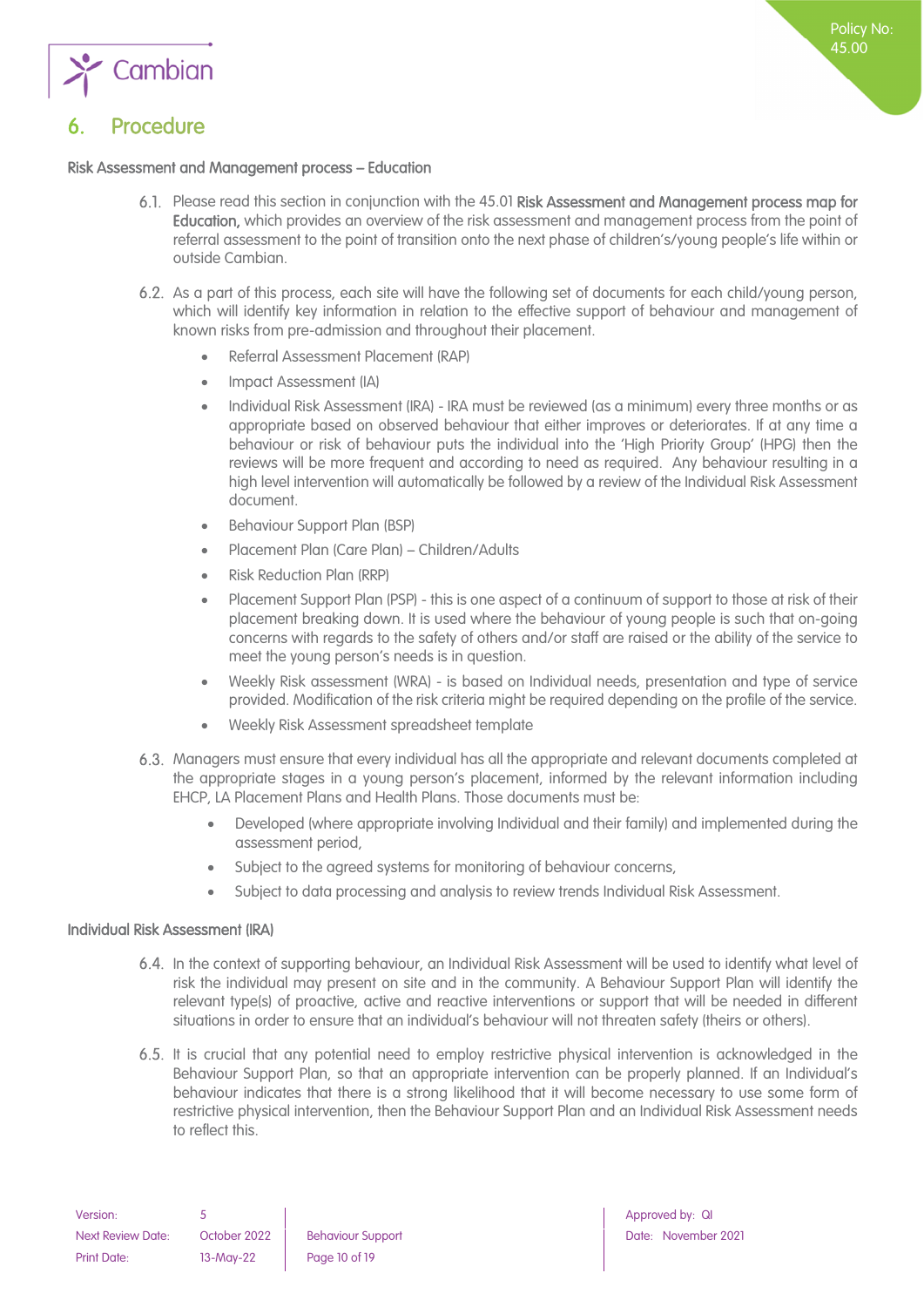

The Individual Risk Assessment will also be used as a process to identify what actions will need to be taken to allow/enable an individual access to activities. In some circumstances it may be necessary to delay or avoid a particular activity because the current level of risk posed to the individual or others. However, staff will need to be mindful of the potential for discrimination against an individual if their access to an activity is being restricted unnecessarily.

Policy No: 45.00

In drawing up plans for the use of restrictive physical intervention, close liaison will be maintained between the multi-disciplinary teams involved with the individual in our care. Formal methods of sharing successful approaches and interventions should be adopted in order to ensure consistency and to maximise effectiveness.

#### <span id="page-10-0"></span>Behaviour Support Plan (BSP)

- Behaviour Support Plans should identify the particular setting conditions both within and outside the immediate environment that increase the likelihood of behaviour of concern occurring. These might include factors that increase the individual's general level of anxiety or stress and so affect their tolerance and ability to cope with the demands being made on them. The BSP should include details of observable signs in the individual's behaviour or demeanour that suggest increased levels of stress, agitation or anxiety as well as key triggers that are known to provoke behaviour of concern under certain setting conditions.
- Each Behaviour Support Plan should include clear criteria for when a particular intervention will be considered to be appropriate for that individual. Steps should be taken to ensure that all staff who may have to use these techniques are clear about what exactly is permissible, and under what circumstances. Clear distinctions should be made between the options that have been identified as appropriate, and their use under different circumstances.
- 6.10. Behaviour Support Plans will include details of the wider range of proactive strategies to be employed in an attempt to avoid the need for restrictive physical intervention. This will include longer-term planning to address the root causes (function) behind the behaviour, as well as de-escalation and diversion techniques to be employed when behaviour begins to deteriorate beyond normal expectations.
- 6.11. Responses to behaviour of concern should take into account the individuality of the person in our care. In identifying appropriate interventions for that individual, a comprehensive assessment of their needs should be carried out, using a multi-disciplinary approach. Where the child/young person experienced trauma, approaches to behaviour support strategies must be trauma informed, so the appropriate and effective staff responses can be given.
- 6.12. When planning the use of restrictive physical intervention, it is important to ensure that the particular intervention is not contra-indicated because of personal characteristics or health/medical factors (i.e. asthma, increasing risks of positional asphyxiation, Sickle cell anaemia) in cases of potential physical harm as a result of physical intervention, it may be necessary to seek medical advice before the use of certain support techniques.
- There will be times when staff will need to intervene physically to keep children and young people safe or to keep themselves and/or others safe. However, just because restraint is permissible, it does not mean that it is the best and/or only way to manage a concern or situation. Staff should always consider the balance of risk associated with carrying out any intervention, i.e. action taken will be to prevent a greater harm from occurring, this is assessing the balance between the risks of carrying out the intervention against the risk of not carrying out that intervention.
- As well as physical harm, it is important to understand an additional risk associated with potential psychological harm as the result of the use of restrictive physical intervention. This needs to be tended to with the same attention as any physical harm. This means ensuring effective debriefs for those involved and re-attuning of relationships.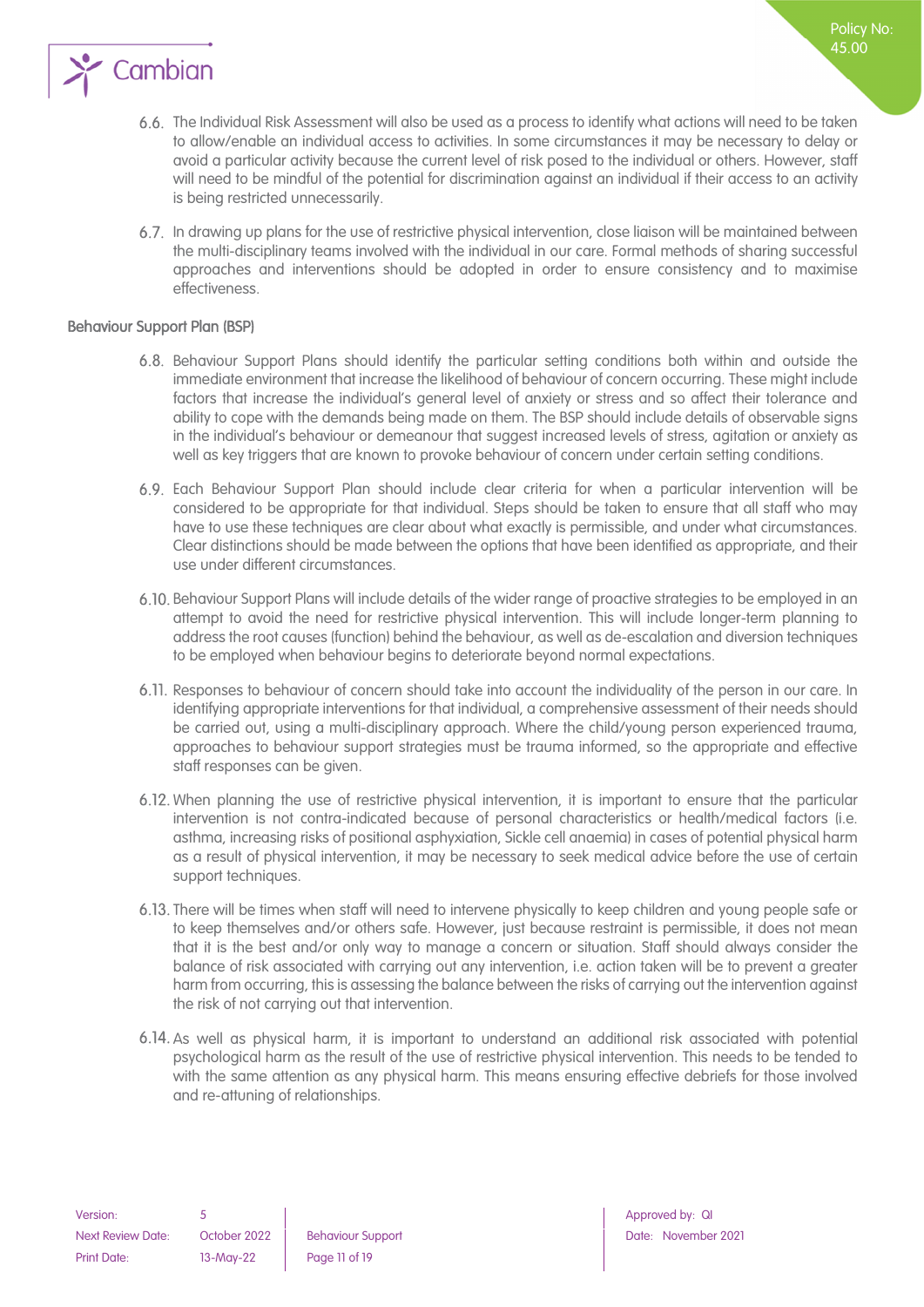

Physical interventions should only be used in conjunction with other strategies designed to help the individual learn alternative non-challenging behaviours. As well as identifying responses to behaviour of concern, any individual plans should include details of environment changes, teaching opportunities and the provision of particular resources or activities that will enable the individual to learn to meet their own needs through more appropriate behaviour.

#### <span id="page-11-0"></span>The role of staff

- Staff have a responsibility to ensure that incidents involving behaviour of concern are accurately reported immediately, discussed, recorded and actions taken to reduce the risk of an incident occurring again and to make reparation to any harm done.. The written/electronic record should be completed within an hour, but no later than 24 hours after the incident. It would be expected that any incident is recorded before a member of staff leaves site at the end of their working day.
- 6.17. The team/person named as responsible for coordination of the school/home behaviour support has a responsibility for ensuring that each Incident sheet or electronic record is analysed and that the young person and staff involved have been offered a debrief. They must also ensure that every staff member debrief was further discussed by their line manager in the next available staff supervision session including reflection/feedback on how the incident was managed.
- Any changes proposed to current Behaviour Support Plan(s) and Individual Risk Assessment(s) must be shared with all staff to ensure revised strategies are applies consistently and without a delay.
- The Head of Service/Registered Manager has a responsibility to ensure all actions identified by the team/person named as responsible for coordination of the school/home behaviour support have been carried out in a timely manner.

#### <span id="page-11-1"></span>The Role of children and young people

- 6.20. Where possible all children/young people are encouraged and expected to take responsibility for their own behaviour and will be made fully aware of this Behaviour Support policy and their Behaviour Support Plan.
- Where possible all children/young people are supported to understand what happened and how they can modify their responses in difficult situations.

#### <span id="page-11-2"></span>Individual's Debrief /Reflections

- Following an incident involving behaviour of concern, the child/young person should be given the opportunity to talk through and reflect on the circumstances in which the child/young person found themselves. The purpose of this debrief is to explore with the child/young person the responsibility for what has happened and to identify alternative strategies for the child/young person to avoid similar situations occurring in future. Where a child/young person is unable to use words to reflect on the incident, other forms of debrief should be explored. This could involve the use of social stories (see 45.11 a-f for debrief guidance).
- 6.23. It is necessary to exercise judgement in the timing of this meeting balancing the need to allow sufficient time for the child/young person to calm down fully without allowing too much time to pass so that the meeting loses its immediacy and impact. It is also important to think about who should conduct this meeting. Ideally it should not be the person directly involved in the incident. It would be preferable if the meeting could be conducted by a person who has a good relationship with the child/young person and who is seen as credible, fair and authoritative. NB: If the child chooses to have a debrief/reflective session with someone who was involved in the incident, an additional wellbeing check should be carried out before and after the session by somebody who was not involved in the incident.
- 6.24. The purpose of the meeting is to promote change and to help the child/young person to develop improved self-regulation or more effective strategies to manage stimuli. It is essential that staff understand the potential impact of toxic shame on a child/young person's ability to reflect on an incident and It is important that it is conducted in a calm and supportive way which the child/young person experiences as helpful and positive.

| Version:                 |              |                         |
|--------------------------|--------------|-------------------------|
| <b>Next Review Date:</b> | October 2022 | <b>Behaviour Suppor</b> |
| Print Date:              | 13-May-22    | Page 12 of 19           |

Approved by: QI next Review Date: November 2021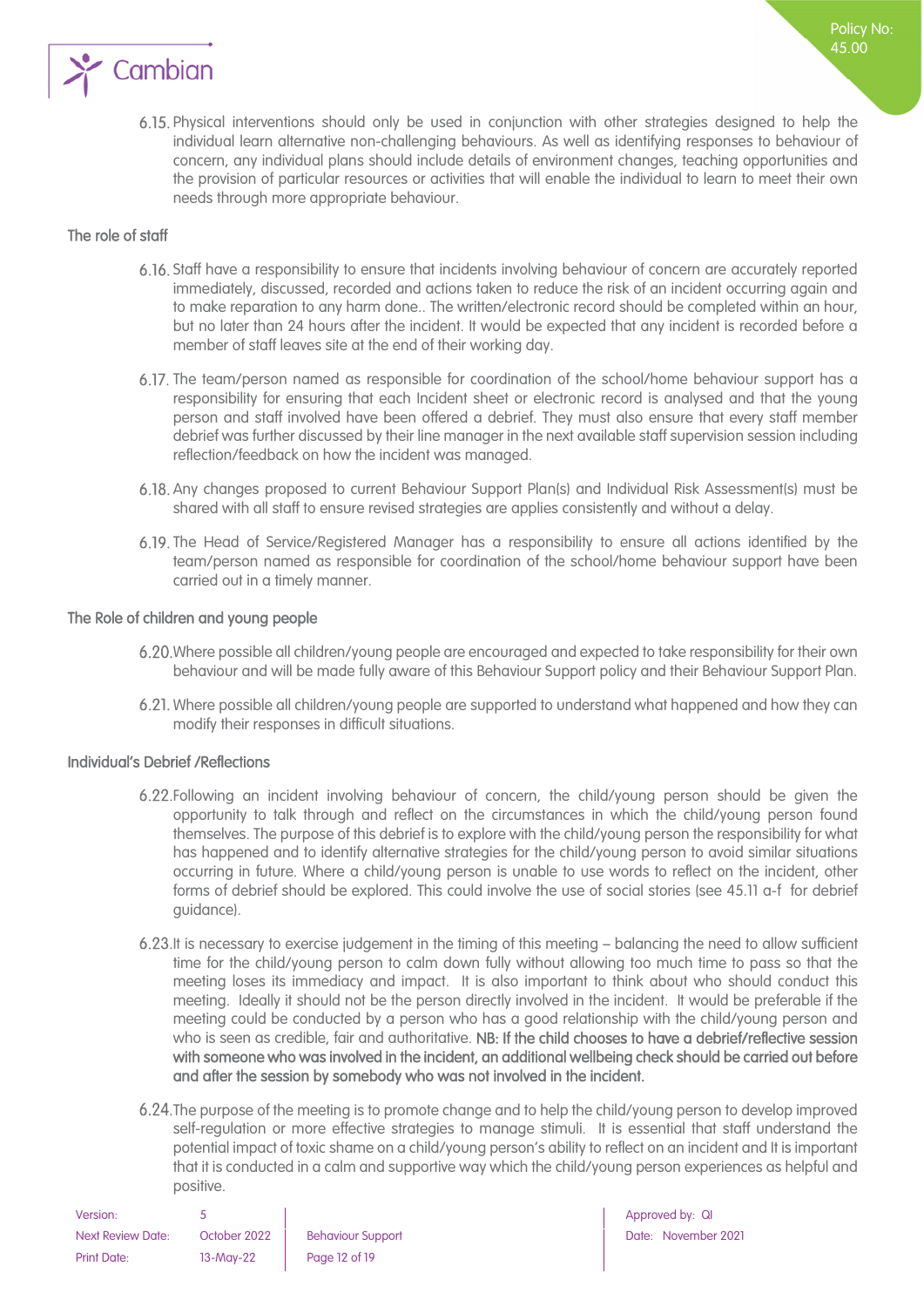

If it is necessary to impose any sanctions on the child/young person or there are any other negative outcomes (from the child/young person's perspective) they should be informed of these things after and separate from the debriefing meeting. Any sanctions or consequences should be in line with policy and be recorded in a timely manner.

Policy No: 45.00

- In some cases a member of the therapy team might need to be involved and support depending on capacity. They may be able to help with the selection of questions, or with specific arrangements around the communication with the child/young person.
- Sites may use different specifically designed debrief documents which will be carefully selected for each child/young person. Examples of Facilitated Decision Making (FDM) and Evaluation Support Procedure level 1-4 are in 45.11 a-f – Individual Debrief resources.

#### <span id="page-12-0"></span>Structure, boundaries and school/home rules

- All locations will ensure that all Individuals are cared for and/or educated in an environment which provides positive and appropriate structure, boundaries and rules. These help to provide the framework for developing a moral foundation where skills of self-control and self-discipline are developed and children and young people are able to take responsibility for their actions.
- All locations will provide clear information on any rules that apply in that setting and where appropriate individuals will sign agreements or contracts that they understand them and what any consequences would be for breaking those rules. Where individuals are age of 16 or above and do not have capacity to agree to such rules 13.00 Mental Capacity and Consent policy will apply and any decisions will be made with the individual's best interest.

#### <span id="page-12-1"></span>Ongoing support, praise and encouragement

- 6.30. Helping the child/young person learn about, and where appropriate replace maladaptive strategies for coping with or communicating needs, wants and feelings with a more socially appropriate pattern is a key objective of effective behaviour support, but it may not work for everyone immediately. Rewards motivate and help children and young people to see that good behaviour is important and also valued. At Cambian we seek to reward all children and young people for their efforts, commitment, good behaviour, achievements and hard work in a variety of ways.
- Praise and encouragement develops children and young people's confidence and self-esteem and can be used as a motivator to encourage positive behaviour. For those who require further encouragement, the promise of rewarding experiences as a consequence of appropriate behaviour provides an added motivator. Therefore where appropriate, token and reward systems can be extremely effective motivators in the development of positive behaviour.
- Where the child/young person has experienced trauma, education about trauma reactions will be provided and a hope for full recovery given. This may be led by the member of the senior management team or therapy team member – depending on the type of provision offered.
- Conveying information about common reactions to trauma can often be helpful, not only to the child/young person, but also to the people around them, including staff, parents, teachers, non-teaching staff and community member involved in child's/young person's life. Knowing what to expect and what reactions are most common can relieve adults' worries that the child/young person will not recover or will be damaged forever.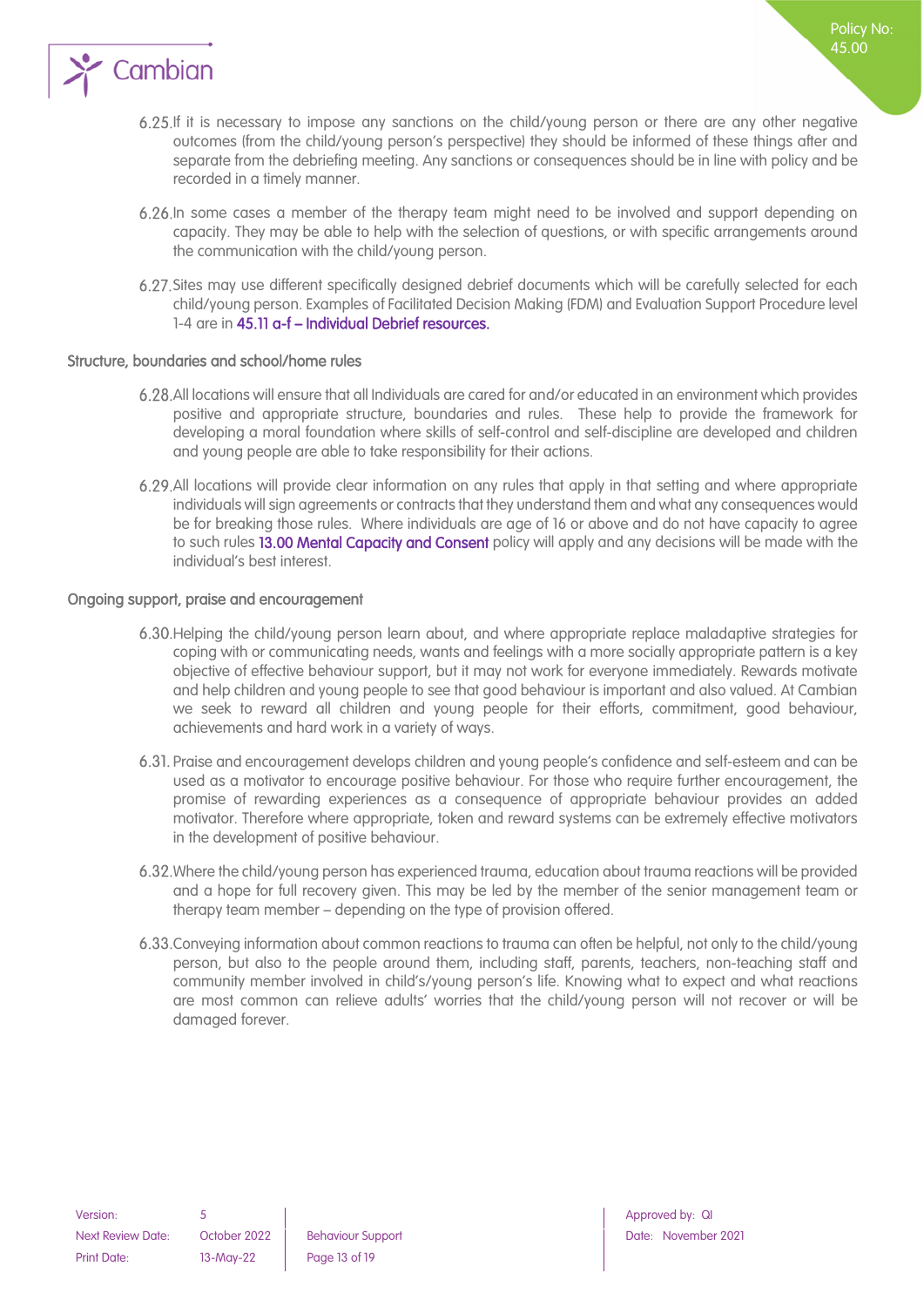

#### <span id="page-13-0"></span>**Consequences**

- 6.34. It is essential that those supporting young people in the aftermath of an incident understand the function of the undesirable behaviour for the young person when considering how to proceed. If staff understand the function, this will help to guide the opportunities for learning (consequence). Many of the neuro-diverse children/young people in our services experience a high degree of anxiety and this presents in different ways, many of them are socially unacceptable. This is likely a result of them not having the capacity, or communication skills to be able to express these feelings in other ways. They rely on the attunement of staff supporting them to make sense of these feelings and support their emotional regulation. Where this support fails, and behaviour is the only form of communication accessible, the underlying, unexpressed emotions are at risk of being compounded by fear and shame, both emotional states which do not provide an emotional safe space where learning can occur. REMEMBER Shame doesn't motivate prosocial behaviours; it fuels social withdrawal and lo[w self-esteem.](https://www.psychologytoday.com/us/basics/self-esteem)
- Children and young people rarely respond positively to being addressed by an adult raising their voice and will either become extremely distressed or over-stimulated, exacerbating any inappropriate behaviour (shame response). Other children and young people observing such behaviour may also become distressed or over-stimulated, causing incidents to escalate. Therefore, where supportive correction is felt to be necessary and effective, it should be delivered calmly and quietly, avoiding unnecessary distress/stimulation.
- As well as rewarding positive behaviour, there is a need for consequences to support and facilitate learning more prosocial behaviour. The use of consequences should be characterised by certain features, such as:
	- It must be clear why the consequence is being applied,
	- It must be made clear what changes in behaviour are required to prevent similar situation,
	- There should be a clear distinction between minor and major incidents,
	- The focus should be on the behaviour, not the child/young person.

#### <span id="page-13-1"></span>Working together

- All services will ensure that there is an ongoing dialog (where appropriate and advisable) with families, carers and other professionals involved.
- All services must liaise closely with those responsible for the child's/young person's care to effectively support children and young people across a range of contexts. The services will share observations and feedback but also seek support in the development of practice which is of benefit to the child/young person life.
- 6.39. Other agencies and professionals will be engaged when considered necessary and in the best interests of the child/young person by both their parents/carers/LA and the service.

#### <span id="page-13-2"></span>Physical Intervention

- 6.40. This section should be read in conjunction with 46. Physical Intervention (PI) policy and procedure.
- 6.41. The purpose of physical intervention is to take immediate control of a dangerous situation, in order to end or significantly reduce the risk of harm to the person and others around them. Physical Restraint is a restrictive intervention involving direct physical contact where the intevener's intention is to prevent, restrict, or subdue movement of the body, or part of the body of another person.
- Cambian services use either of the following BILD accredited Physical Intervention methods:
	- CPI Management of Actual of Potential Aggression (MAPA),
	- PILLARS,
	- Management of Violence and Aggression (MVA).

| Version:                 |              |                          |
|--------------------------|--------------|--------------------------|
| <b>Next Review Date:</b> | October 2022 | <b>Behaviour Support</b> |
| Print Date:              | $13-May-22$  | Page 14 of 19            |

Approved by: QI Date: November 2021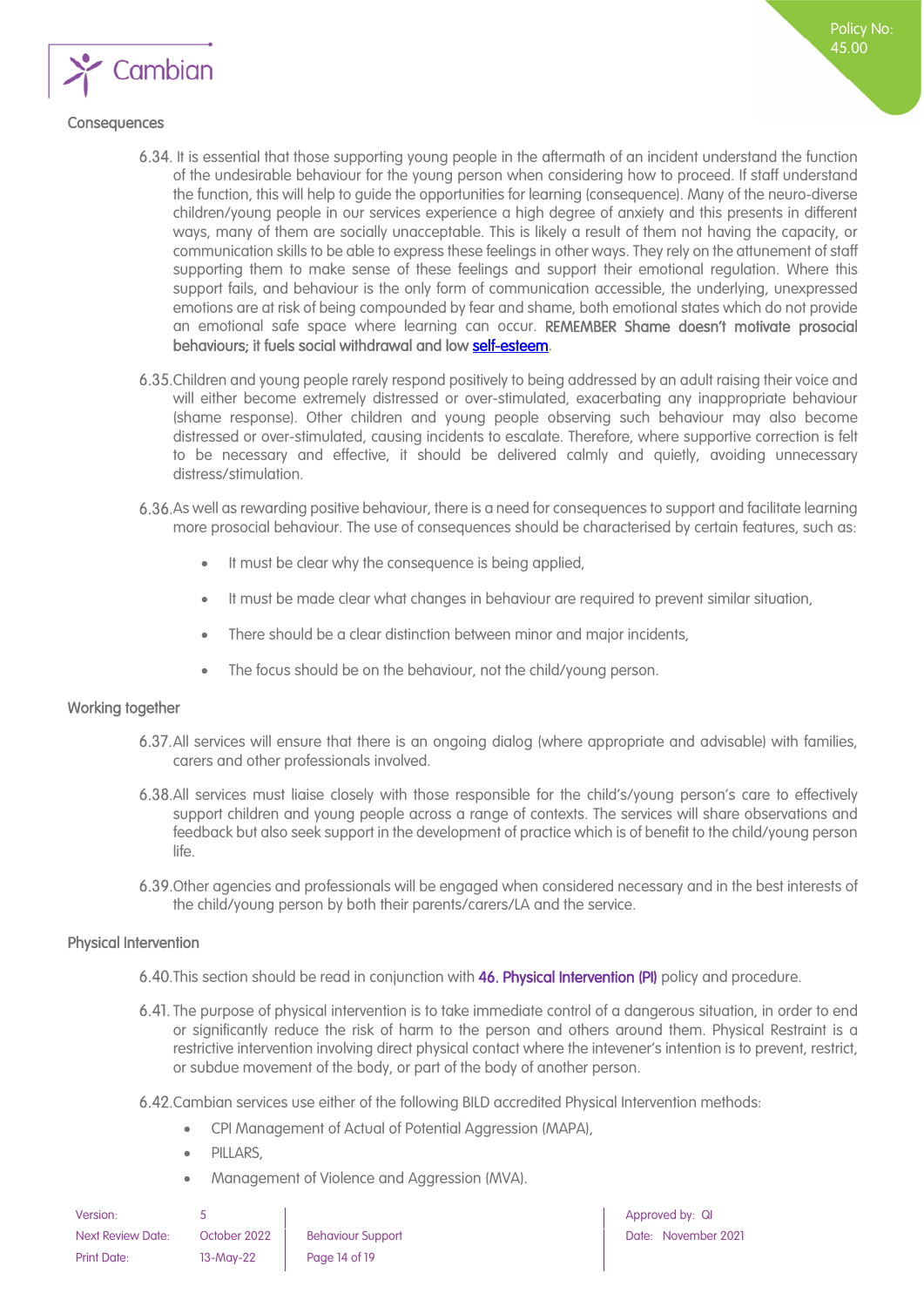

#### Team Teach

This policy, procedure, supporting documentation and training are provided for staff to give clear instruction and guidance.

#### <span id="page-14-0"></span>Supporting staff

- 6.44. We understand that working with children and young people with complex needs in developing effective behavioural support requires commitment, specific skill and dedication. In order for the support for behaviour to be as effective as it could be, it is necessary for the staff involved to be provided with a learning and reflections opportunities and with the appropriate level of skill and confidence. Cambian is committed to supporting staff by:
	- Providing MAPA, PILLARS, MVA model training and also where required additional learning opportunities in the use of appropriate strategies and interventions,
	- Completion and continuous monitoring of Cambian KPI's including an overview of incidents, deescalation and level of restraints used,
	- Providing support from a member of the Senior Leadership Team to members of staff including managers whenever requested,
	- Providing additional guidance, for example clinical support in development or review of Behaviour Support Plans for children and young people in order to address challenging behaviour,
	- Regular monitoring of incidents,
	- Staff debrief sessions following stressful or serious incidents,
	- Providing regular supervision with line manager which encourages deep reflection,
	- Providing access to Employee Assistance Programme which is free of charge.

#### <span id="page-14-1"></span>Staff debrief

- 6.45. We have a duty of care for our staff. Debrief after a serious incident and/or incidents where restrictive intervention was used is a necessary and important step. Debrief can be carried out by any member of staff including Managers, Team Leaders, members of the therapy team. The name of the staff member receiving and also providing debrief is added to the incident sheet, the debrief document is completed on 45.2 – Reflective Debrief and attached to the relevant incident form.
- Where restrictive intervention took place, debrief with the member of staff should be carried out within 24 hours. There might be times where a group debrief will need to be offered – this will take place where a group of staff were involved in a difficult incident/situation and it is believed the whole group will benefit from the session. These sessions might be guided by Managers, facilitators or other identified practitioners. Group debriefs will be provided to review team members' experience at the time and it is important to remember that the feedback from each session should be use to inform further learning.

#### <span id="page-14-2"></span>Heads of Care Forum

- Cambian Education has a dedicated Heads of Care forum which meets quarterly. The Forum comprises, but is not restricted to the following members:
	- Regional Education (Care) Leads (Chair)
	- Regional Education Leads open membership
	- Heads of Care/Registered Managers
	- Headteachers/Principals open membership
	- Responsible/Nominated Individuals and Directors open membership
	- COO open membership

| Version:                 |  |
|--------------------------|--|
| <b>Next Review Date:</b> |  |
| <b>Print Date:</b>       |  |

13-May-22 | Page 15 of 19

**Version: 5** Approved by: QI October 2022 Behaviour Support Date: November 2021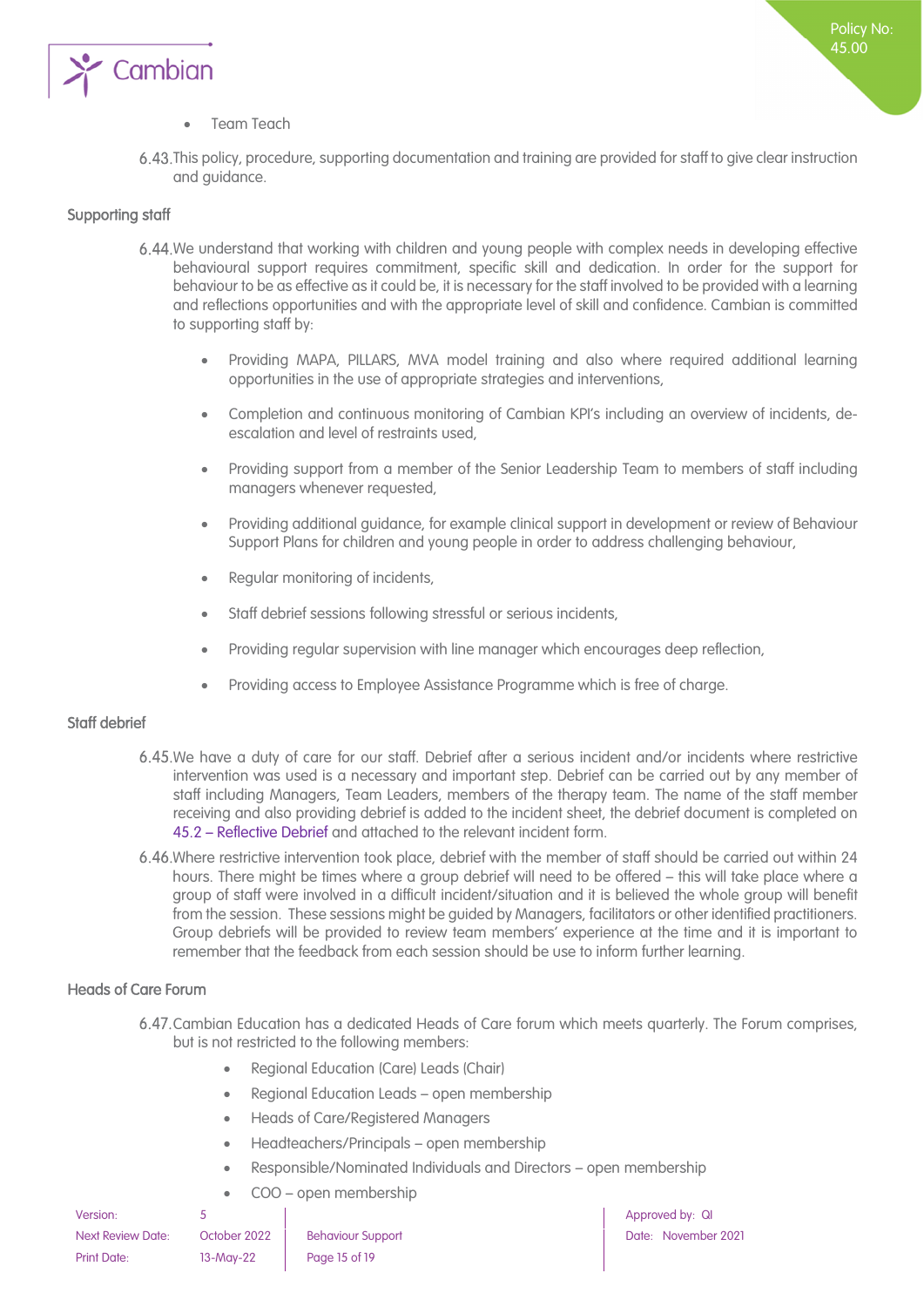

Policy No: 45.00

Guests (Regulators, Advocates, Parents/Siblings, others) – by invitation

6.48. The Heads of Care forum members have collectively established the terms of reference:

- Networking opportunity to promote and share good practice,
- to support and encourage the development of the quality and best practice across care provisions,
- to ensure there is collaborative approach to raising standards,
- for Heads of Care to meet to problem solve, share information and offer peer support,
- on request to review, comment and make proposals for change in relation to policy and procedures,
- to provide a platform for understanding and introducing new initiatives: i.e. applying new legislation and to work specifically on an area of future development identified for our sector. all times with current legislation and statutory guidance, and ensure that daily practice and procedures accord with this policy,

Throughout the annual cycle the group will place its focus on the following areas:

- Ensuring that Cambian Education meets the requirements of the relevant Behaviour Support framework within its standards and training (facilitated by relevant programme lead),
- Ensuring that operational feedback on the effectiveness of behaviour support policies and procedures is sought and promoting the welfare of children and young people are consistent at
- Monitoring and analysing a holistic view of behaviour support issues to ensure that incidents are managed effectively, themes are identified and tracked and appropriate actions are taken within suitable timescales,
- Facilitating a 'lessons learned' process to ensure that from an organisational perspective, learning points from serious incidents, can be identified and action taken which will support the review of this policy,
- Ensuring processes are in place and operating, to routinely review and evaluate behaviour support including practice and performance of all staff working with children and young people,
- Promoting and fostering a culture of continuous improvement across all disciplines,
- Providing an information exchange / setting for discussion to consider the best means to address any issues in relation to safeguarding & child protection, including working together with other agencies.

#### <span id="page-15-0"></span>Need for consent

- 6.50. Please read this section in conjunction with Mental Capacity and Consent and Deprivation of Liberty policy.
- 6.51. Children's and Young People's care must only be provided with the consent of the relevant person, which may include the person themselves.

#### <span id="page-15-1"></span>Consent and Mental Health Act

- Where young people are detained under Section 2 and 3 of the Mental Health Act consent may not be required – staff should follow guidance within the MHA Code of Practice.
- Implementation of positive behaviour support through supervision, staff meetings and collaborative discussion with members of the clinical team.
- Each location will have an up-to-date training matrix which provides evidence of all staff training including the name of the course, date and time taken and when this training needs to be refreshed.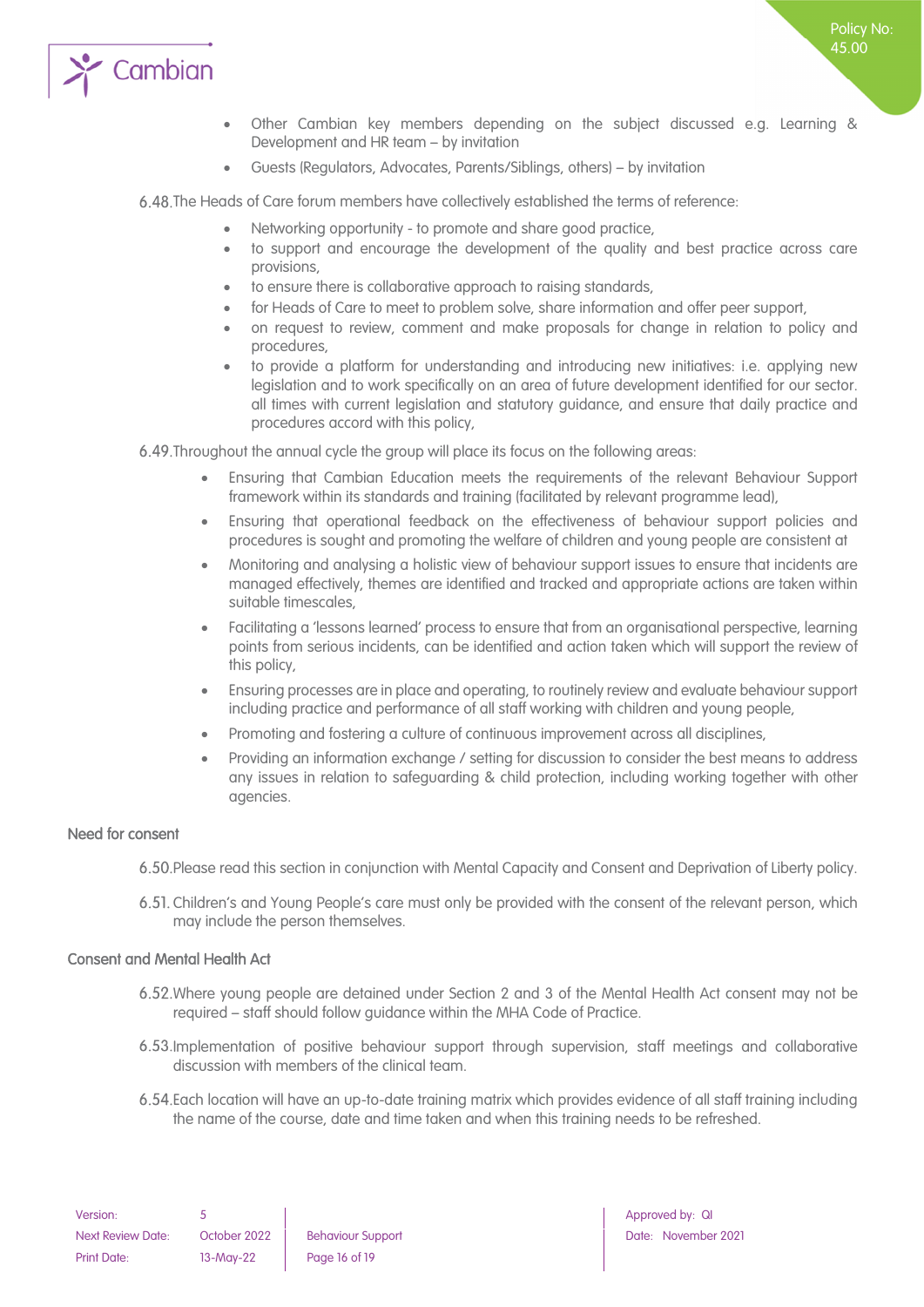

# <span id="page-16-0"></span>7. Standard Forms, Relevant Documents, Letters & References

<span id="page-16-1"></span>This Policy's supporting documents

 $\sum_{i=1}^{n}$  Cambian

| 45                | <b>Behaviour Support Policy - Education</b>              |
|-------------------|----------------------------------------------------------|
| 45.1              | Risk Assessment and Management process map for Education |
| 45.2              | Referral Assessment Placement Form                       |
| 45.3              | <b>Impact Assessment</b>                                 |
| 45.4 <sub>a</sub> | Behaviour Support Plan - for Individual signature        |
| 45.4b             | Behaviour Support Plan - for parent or LA signature      |
| 45.5 <sub>a</sub> | <b>Individual Risk Assessment</b>                        |
| 45.5b             | Individual Risk Assessment - example and guidance        |
| 45.6              | Risk descriptors                                         |
| 45.7 <sub>a</sub> | WRA Guideline (ASD profile)                              |
| 45.7b             | Weekly Risk Assessment (ASD profile)                     |
| 45.8 <sub>a</sub> | WRA Guideline (AS profile)                               |
| 45.8b             | Weekly Risk Assessment (AS profile)                      |
| 45.9              | Weekly Risk Assessment spreadsheet template              |
| 45.10             | <b>Incident Form</b>                                     |
| 45.11a-g          | Debrief Forms for staff (levels 1-4) 7 documents         |
| 45.12             | Placement Support Plan                                   |
| 45.13             | <b>Staff Reflective debrief</b>                          |
| 45.14             | <b>Weekly Body Map</b>                                   |
| 45.15             | Static body chart record                                 |
| 45.16             | <b>Risk Reduction Plan</b>                               |
| 45.17a            | Placement Plan - adults                                  |
| 45.17b            | Placement plan - children                                |

Version: 5 Approved by: QI Approved by: QI Approved by: QI Approved by: QI Approved by: QI Next Review Date: October 2022 Behaviour Support Next Review Date: November 2021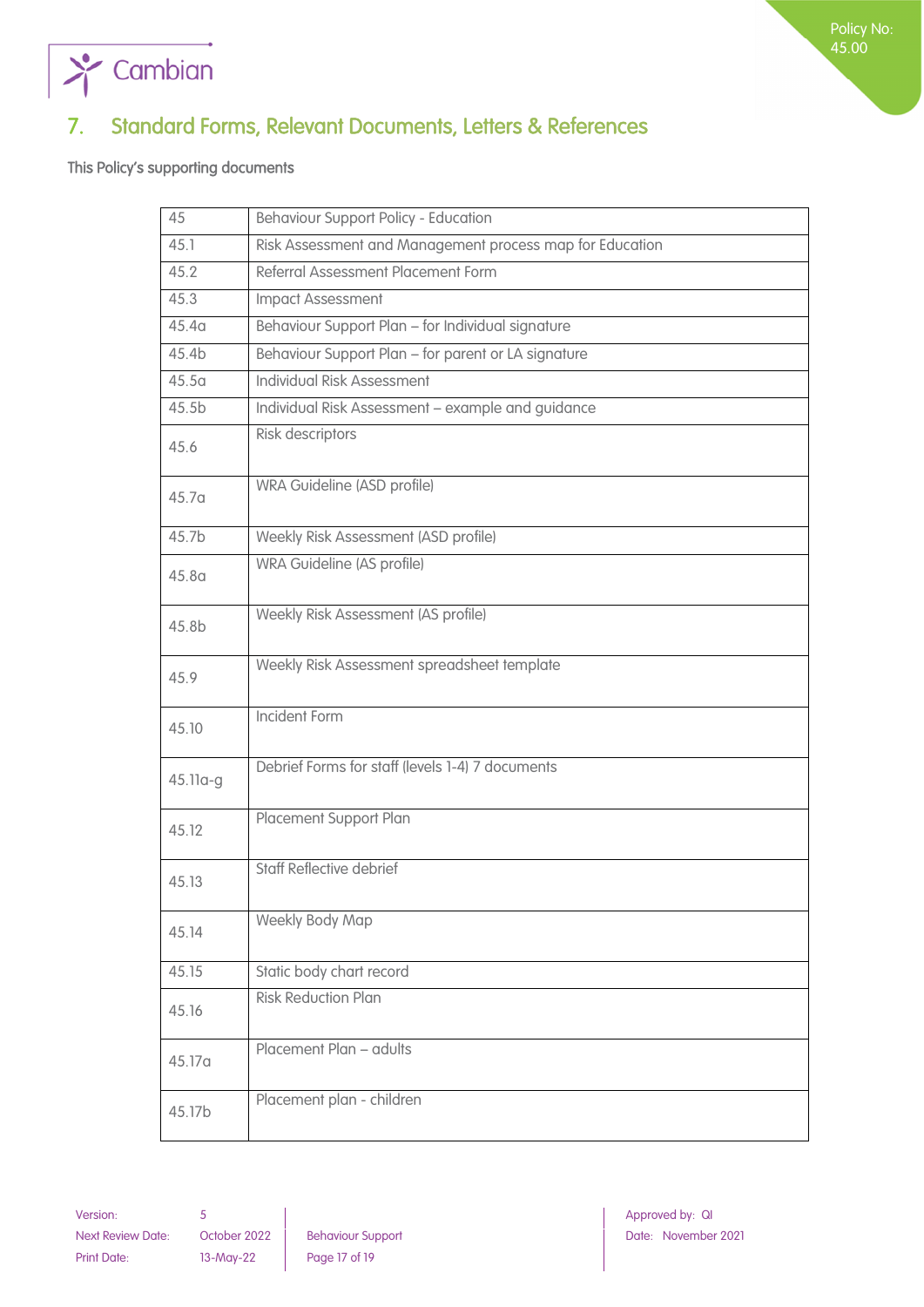

- 7.1. Risk Assessment and Management process map for Education
- 7.2. Referral Assessment Placement Form
- 7.3. Impact Assessment
- 7.4. Behaviour Support Plan for Individual signature
- 7.5. Behaviour Support Plan for parent or LA signature
- 7.6. Individual Risk Assessment
- 7.7. Individual Risk Assessment example and guidance
- 7.8. Risk descriptors
- 7.9. Weekly Risk Assessment (ASD profile)
- 7.10. WRA Guideline (ASD profile)
- 7.11. Weekly Risk Assessment (AS profile)
- 7.12. WRA Guideline (AS profile)
- 7.13. Weekly Risk Assessment spreadsheet template
- 7.14. Incident Form
- 7.15. Debrief Forms for staff (levels 1-4) 7 documents
- 7.16. Placement Support Plan
- 7.17. Staff Reflective debrief
- 7.18. Weekly Body Map
- 7.19. Static Body Chart Record
- 7.20. Risk Reduction Plan
- 7.21. Placement Plan adults
- 7.22. Placement plan children

#### <span id="page-17-0"></span>Other Cambian Policy

- 7.23. Child Protection and Safeguarding
- 7.24. Child Sexual Exploitation
- 7.25. Physical Intervention
- 7.26. Mental Capacity and Consent
- 7.27. Anti-bullying
- 7.28. Third Party Aggression
- 7.29. Exclusions
- 7.30. Self-Harm and Suicide Policy